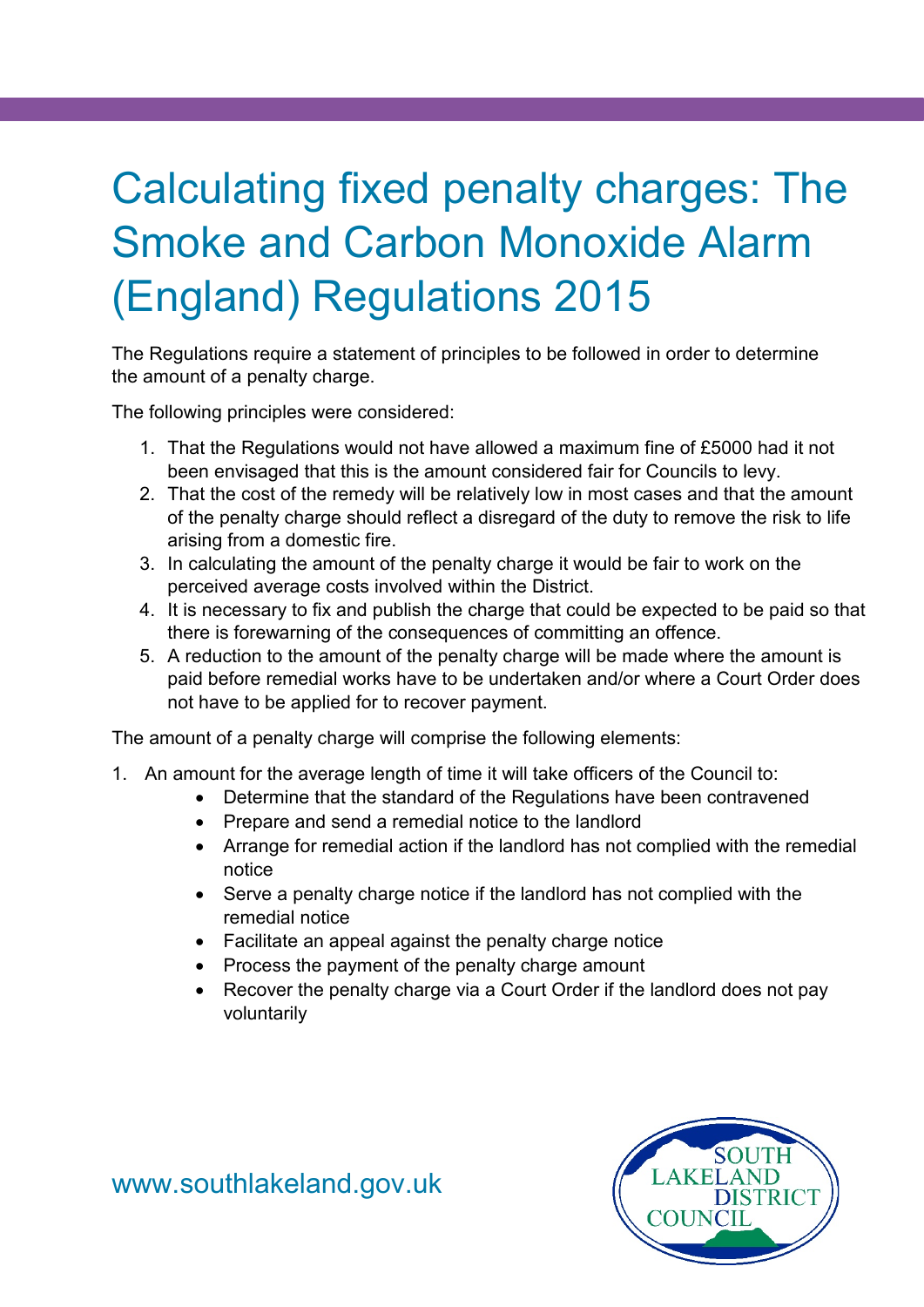2. A level of fine that the offence might attract as though the case had gone before the Magistrates.

Determine that the standard of the Regulations have been contravened:

| <b>Task</b>                              |             | Officer   Rater per hr | <b>Time</b> | Cost   |
|------------------------------------------|-------------|------------------------|-------------|--------|
| Average travel time to visit house       | <b>PHSO</b> | £22.00                 | 60 mins     | £22.00 |
| Average time to verify breach of         | <b>PHSO</b> | £22.00                 | 15 mins     | £5.00  |
| Regulations                              |             |                        |             |        |
| Average time to record notes to computer | <b>PHSO</b> | £22.00                 | 30 mins     | £11.00 |
| system                                   |             |                        |             |        |

**Total: £38.50**

Prepare and send a remedial notice to the landlord:

| <b>Task</b>               |             | Officer   Rate per hr | <b>Time</b> | Cost                 |
|---------------------------|-------------|-----------------------|-------------|----------------------|
| Verify landlord's details | <b>PHSO</b> | £22.00                | 30 mins     | £11.00               |
| <b>Administer Notice</b>  | <b>PHSO</b> | £22.00                | 1 hour      | £22.00               |
|                           |             |                       |             | <b>Total: £33.00</b> |

Arrange a remedial action if the landlord has not complied with the remedial notice:

| <b>Task</b>                          |             | Officer   Rate per hr | <b>Time</b> | Cost                        |
|--------------------------------------|-------------|-----------------------|-------------|-----------------------------|
| Confirm tenant wishes remediation    | <b>PHSO</b> | £22.00                | 15 mins     | £5.50                       |
| Instruct authorised person remediate | <b>PHSO</b> | £22.00                | 15 mins     | £5.50                       |
| Verify work has been done            | <b>PHSO</b> | £22.00                | 60 mins     | £22.00                      |
| Process payment to Finance           | Admin       | £11.00                | 30 mins     | £5.50                       |
| Administration by Finance Department | n/a         | £11.00                | 30 mins     | £5.50                       |
|                                      |             |                       |             | $T - 1 - 1$ . $C = 1$ . $C$ |

**Total: £44.00**

Serve a penalty charge notice if the landlord has not complied with the remedial notice:

| <b>Task</b>                     | <b>Officer</b> | Rate per hr | Time      | Cost                 |
|---------------------------------|----------------|-------------|-----------|----------------------|
| Confirm notice's non-compliance | <b>PHSO</b>    | £22.00      | 60 mins   | £22.00               |
| Issue Notice and cover letter   | <b>PHSO</b>    | £22.00      | l 2 hours | £44.00               |
|                                 |                |             |           | <b>Total: £66.00</b> |

Facilitate an appeal against the penalty charge notice:

| Task                      | <b>Officer</b> | Rate per hr   | <b>Time</b> | Cost   |
|---------------------------|----------------|---------------|-------------|--------|
| Correspond with appellant | <b>PHSO</b>    | <i>F22</i> 00 | 1hr         | £22.00 |
| Prepare papers            | <b>PHSO</b>    | £22.00        | 3hrs        | £66.00 |
| Hear the appeal           | Cllr (s)       | £22.00        | 1hr         | £22.00 |

**Total: £110.00**

## **Sub-total: £291.50**

**Note: PHSO and Admin hourly rates(£) based on SCP16 plus 25% on-costs, rounded to nearest £.**